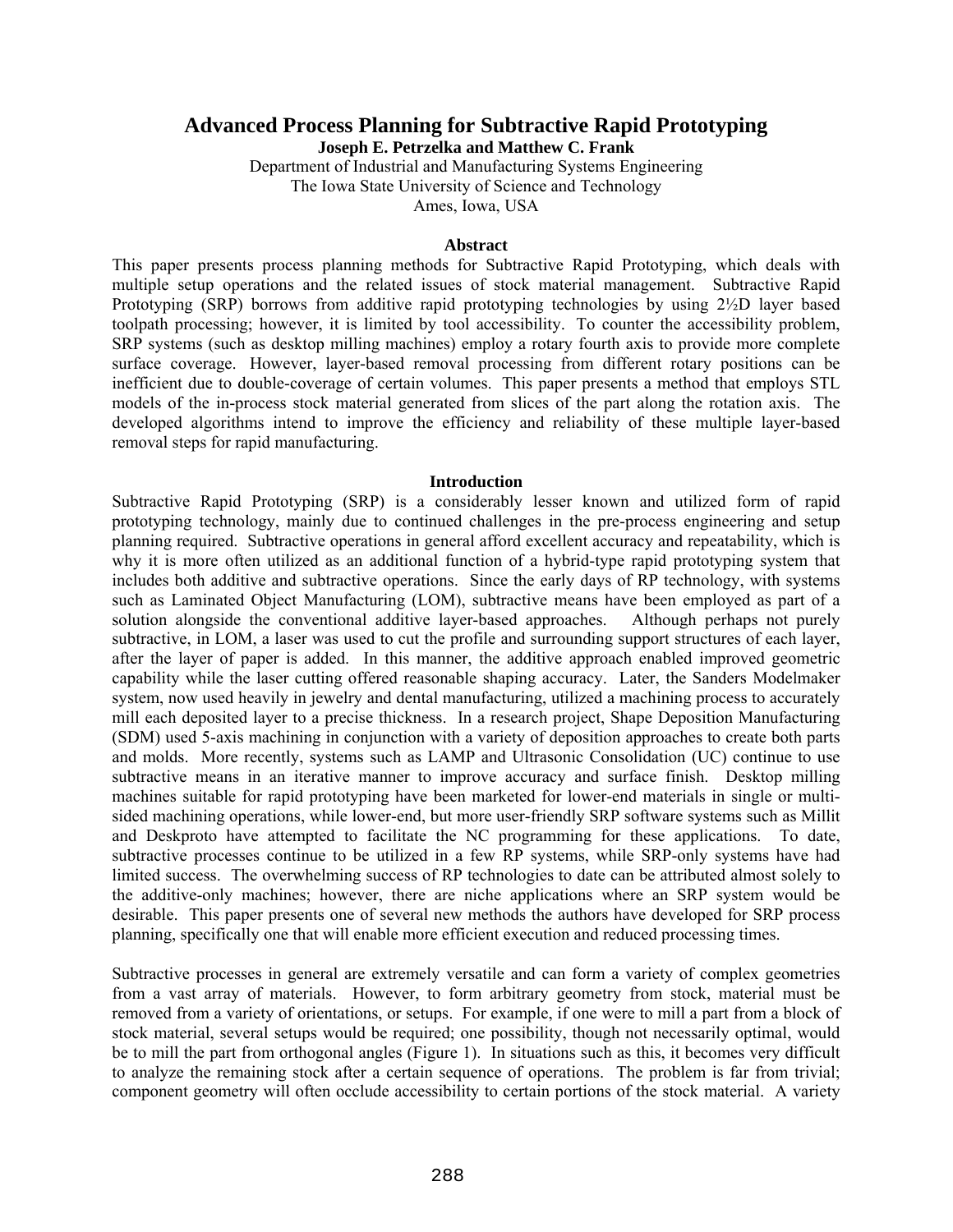of tool path simulation and verification techniques have been presented in the literature; however, these

techniques focus computational effort on surface finish and conformity rather than gross shape analysis. **Figure 1 – Multiple setups required (even in multi-axis milling) to create component via a subtractive process; (a) shows initial stock geometry and (b-d) show the results after iterative cutting operations until (d) the component fully emerges (a) (b) (c) (d)** 

Little research has been conducted that specifically evaluates the effect of multiple-setup roughing operations; in fact, many typical situations do not require this type of analysis. In usual production settings, a near-net shape component is created (i.e. casting), and then critical features are machined. In die and mold shops, a single setup in a multi-axis mill is typically sufficient to achieve the geometry of the die or mold cavity. Regardless, there exist a variety of applications where multiple setup subtractive analysis is a requirement, especially for creating custom or unique parts from nominally sized stock material. In this research, we consider a subset of this problem where all setups can be performed by rotation about a single axis. The manner of iteration is not important; the work piece could be fixtured in a four-axis machine and automatically rotated to new orientations, or the work piece could be manually fixtured in a three-axis mill such that each subsequent orientation was about a theoretical axis (as in Figure 1).

Recent development of a rapid prototyping process using CNC machining by the authors [8] has enabled automated process planning for custom, very low volume, or prototype components. In this system, called CNC-RP, sacrificial support structures provide fixturing for machining in a fouraxis milling machine. Visibility analysis of cross sectional slice data provides a basis for automated setup planning about a single axis. The implementation uses a modified Greedy set cover algorithm to determine discrete orientations; depth requirements are generated by 'bucketing' visible slice segments for each orientation. In its full implementation, CNC-RP safely and completely machines arbitrary components from bar stock in a four-axis mill. In effect, the fourth axis serves as a rotary indexer to automate setups between independent three-axis tool paths (Figure2).

While this system has proven capable and robust, it generates each tool path independently of others, basing it only on set cover angles and depth results. The conservative tool path planning method results in efficiency sacrifices for this multiple orientation process. Because each machining orientation is performed independent of others, there is no knowledge of prior operations during roughing



**Figure 2 - (a) CNC-RP Implementation; (b) Process sequence of steps (b.1-b.4) to expose component geometry and (b.5-b.6) to expose sacrificial supports**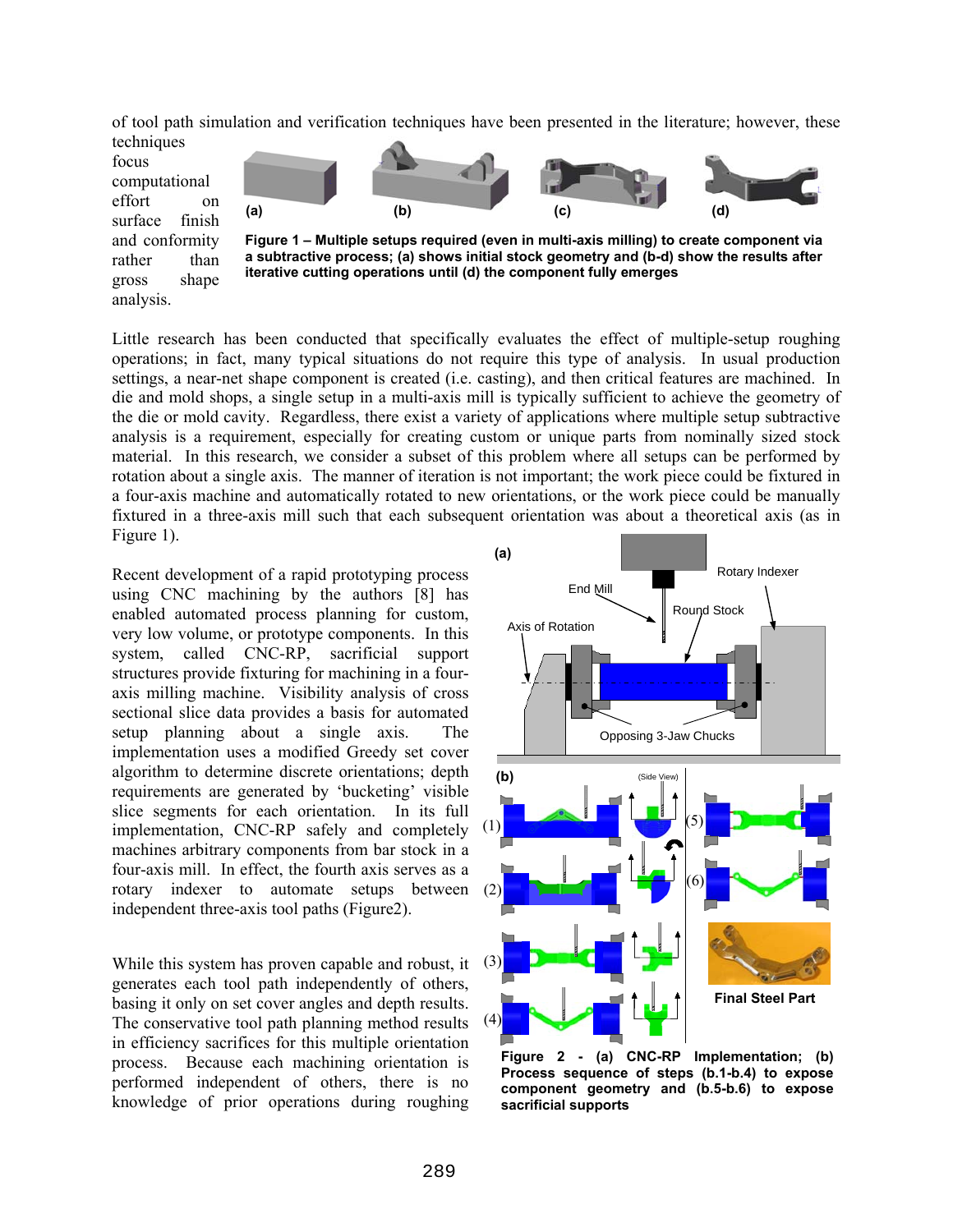procedures. This naïve approach leads to excessively long tool paths and redundant volume sweeps (Figure 3). If an effective means existed to predict the stock geometry resulting from each step (setup) in the process, one could generate much more effective and efficient tool paths. Saito [18] cites machining time as one of five critical factors to successfully producing complex geometries; naïve tool path generation fails to minimize this factor.



**Figure 3 - (a) Naïve tool path volume sweep; (b) Volume sweep of tool path with knowledge of prior operations** 

To characterize the tradeoff between robust (naïve) and fast characteristics, we define two types of error that may occur when generating the in-process stock material shape; *Type A*: Remaining stock is underestimated, where the failure mode is possible collision between tool and large amount of stock, and, *Type B*: Remaining stock is overestimated, where the failure mode is a marginal increase in tool path length and machining time. Noting the failure modes and the desire to develop a robust system, it is asserted that *Type A* error must be avoided at all costs. For example, in the lights-out operation of a Subtractive Rapid Prototyping method like CNC-RP, it is absolutely necessary that tool crashes do not occur during untended operations, often done overnight. Without simulation of previous operations (three axis tool paths at different orientations), each subsequent tool path is required to assume worst-case conditions (Type B error). While little original stock material may actually remain, a large volume is swept by the tool to maintain a robust process (Figure 3a). Commercially available CAM packages can accept STL (triangle mesh surface) models as stock material input to constrain tool path generation to the correct regions in space. Attempts to utilize existing simulation techniques in CAM packages to generate this driving STL model have not been successful. Z-buffer based simulations provide reasonably accurate results, though not robust. After several iterations between the Z-buffer dexel structure to a portable STL format (for use simulating several sequential machining operations), the data becomes unreasonably large and prone to corrupt STL files. Furthermore, this and similar simulation techniques rely on pre-generated tool paths. These difficulties create the need for a simple remaining stock calculation for multiple setup environments that is (1) mathematically defined, with portable results, (2) computationally inexpensive for application to many unique components, and (3) able to predict process performance prior to computationally expensive tool path planning.

### **Related Work**

Algorithms for subtractive process planning can be classified as (1) tool path generation methods or (2) simulation / verification methods [18]. The literature fails to address the area of 'lightweight' pre-NC computation (gross shape analysis only, neglecting surface scallops) for process planning in a multiplesetup environment. Tool path simulation is similar to the remaining stock calculation desired; it creates a model of the stock by subtracting the tool's swept volume from a specific tool path. Verification techniques go a step beyond to detect gouges (over-cutting during feed motion), under-cutting (failing to remove all material from a component surface), and collisions (driving to tool into a part or fixture during rapid travel). By definition, simulation and verification calculate (in various manners) the Boolean effect of a tool path. Three primary groups of verification / simulation are evident in the literature: vector based, spatial discretization, and solid/parametric surface based methods. Chappel [5] and Oliver/Goodman [16] developed vector based approaches to track machining progress. After populating component surfaces with normal vectors (the density determined relative accuracy and computation time, though in  $O(n)$ ), the vectors are trimmed as appropriate for each tool instance. Jerard [12] extended this simulation technique to verification and cutter location (CL) data correction. The most popular spatial discretization method – the Z-buffer - was originally proposed by Van Hook [19]. Huang and Oliver [11] extended this simulation technique to verification by detecting gouging and undercutting. Saito and Takahashi [18] presented a similar graphics-based approach (G-buffer method) that is capable of both tool path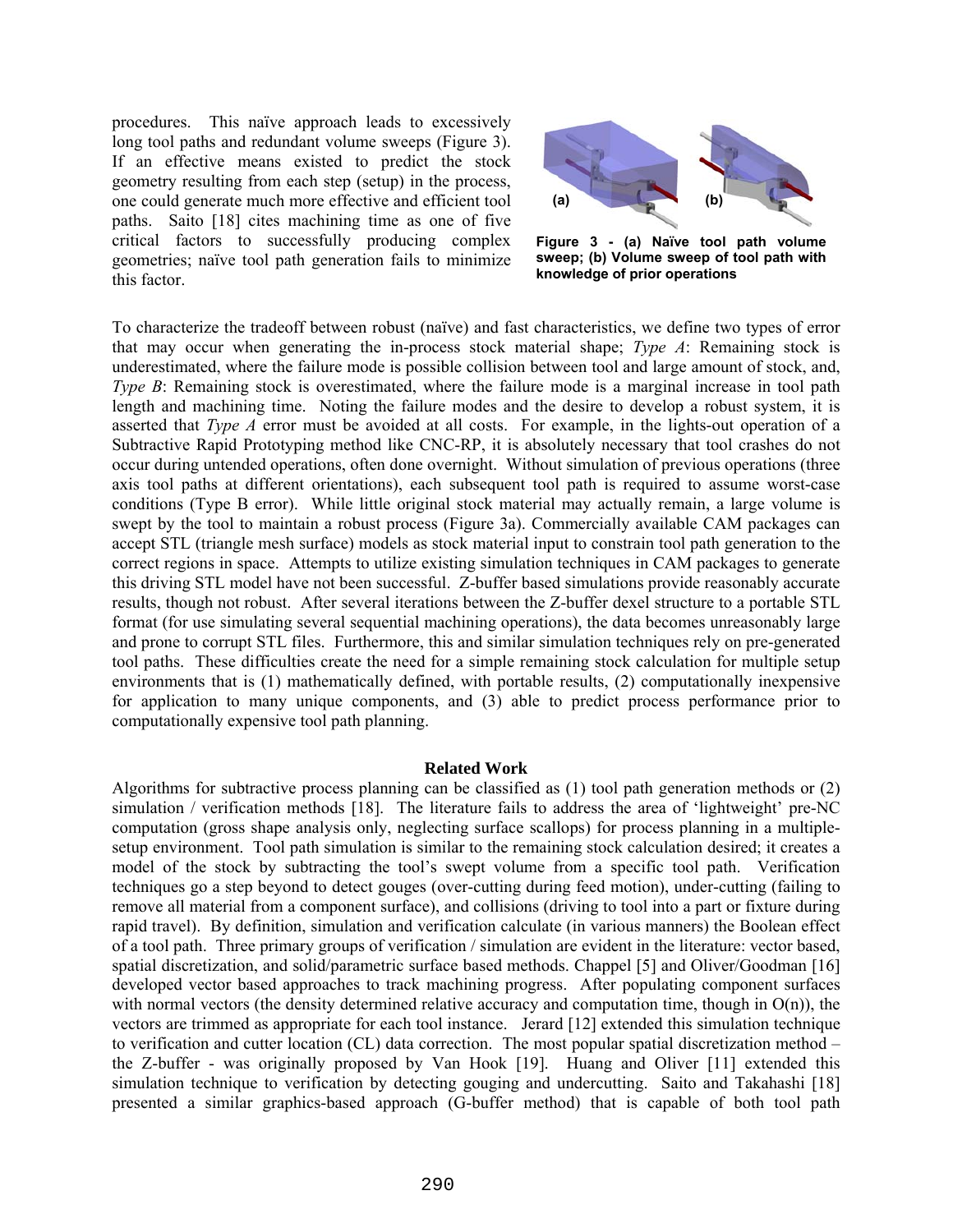generation and simulation. Bohez et al. [3] discretize space into x-y planes in their method. Solid modeling would seem to be ideal for NC simulation and verification; an exact representation of remaining material could be constructed. However, constructive solid geometry (CSG) application becomes  $O(n^4)$ and therefore unacceptable for any simulation of practical scale [12]. There does not appear to be extensive recent research in this area; most efforts have been focused on parametric boundary representation (Brep) methods (effectively a transition from solid to surface modeling). Using Brep methods, Weinart [21] achieves 5-axis swept volume approximation resulting in parametric NURBS surfaces. Boolean subtraction of this swept volume from a stock model results in a tool path simulation. Weinart still interpolates between discrete tool instances (similar to discretization methods) and shows only a small example with no large scale implementation. Jütler [13] presents a similar method, though he used discrete points along a rational B-spline curve to drive tool instances. Jütler presents purely empirical research with no successful implementation. Blackmore [2] generates triangle mesh representations of swept volume using differential equations applied to continuous tool paths and boundaries. All of these Brep methods are slow [3] and do not appear to be mature technologies based on the lack of full scale implementations in the literature. Lauwers [15] and Huang [11] both use simulation results to correct CL data (tool position & posture). Pal [17] presents a remaining stock computation to drive more efficient tool paths, but his algorithm is designed only for two-stage three axis milling with sequentially smaller ball mills. Many of these simulation techniques are well suited to verify gouging and undercutting in surface finishing operations. However, most are very slow (Z-buffer methods are the only that can be considered fast [3]) and all rely on computational investment in tool path generation. The literature does not present methods suitable for gross stock remainder calculations for more efficient roughing processes. Only vector based approaches offer mathematically defined tool tracking with respect to the surface (though some other methods can derive it from discretized maps).

## **Methodology**

In this section, we provide a general description of the proposed methods for remaining stock calculation. The approach involves three major tasks; (1) the model of the stock material is broken into cross sectional slices and a set of operations performed to create a factor of safety for avoiding *Type A* errors, (2) slices are modified to simulate the iterative changes to the stock, and finally (3) a reconstruction of the slice data into a surface model representation of the stock for each iterative step in the subtractive rapid prototyping process. The method presented computes the remaining stock for a set of subtractive processes where all setups occur about a single theoretical axis. In particular, this analysis computes the net effect of a tool path from a given orientation to a given depth, but without requiring exact tool path data. If a robust tool path generator is used, the only gain from considering tool instances is the ability to analyze surface scallops; for a roughing operation this is considerably less important than in finishing operations. Our method consists of three distinct algorithms: slice approximation, slice shadowing, and polyhedral reconstruction (Figure ).

# *Prototype Model* THE QUILID *Slice Approximation Slice Shadowing*  **∩ =** *Polyhedral Reconstruction*

#### **Figure 4 – Method for remaining stock computation, composed of three steps**

# *Slice Approximation*

Slice approximation is a pre-processing step used to convert a

surface model of the part geometry to cross sectional polygonal data. Since we assume all setups occur about a single theoretical axis, the problem can be represented as a set of cross sections perpendicular to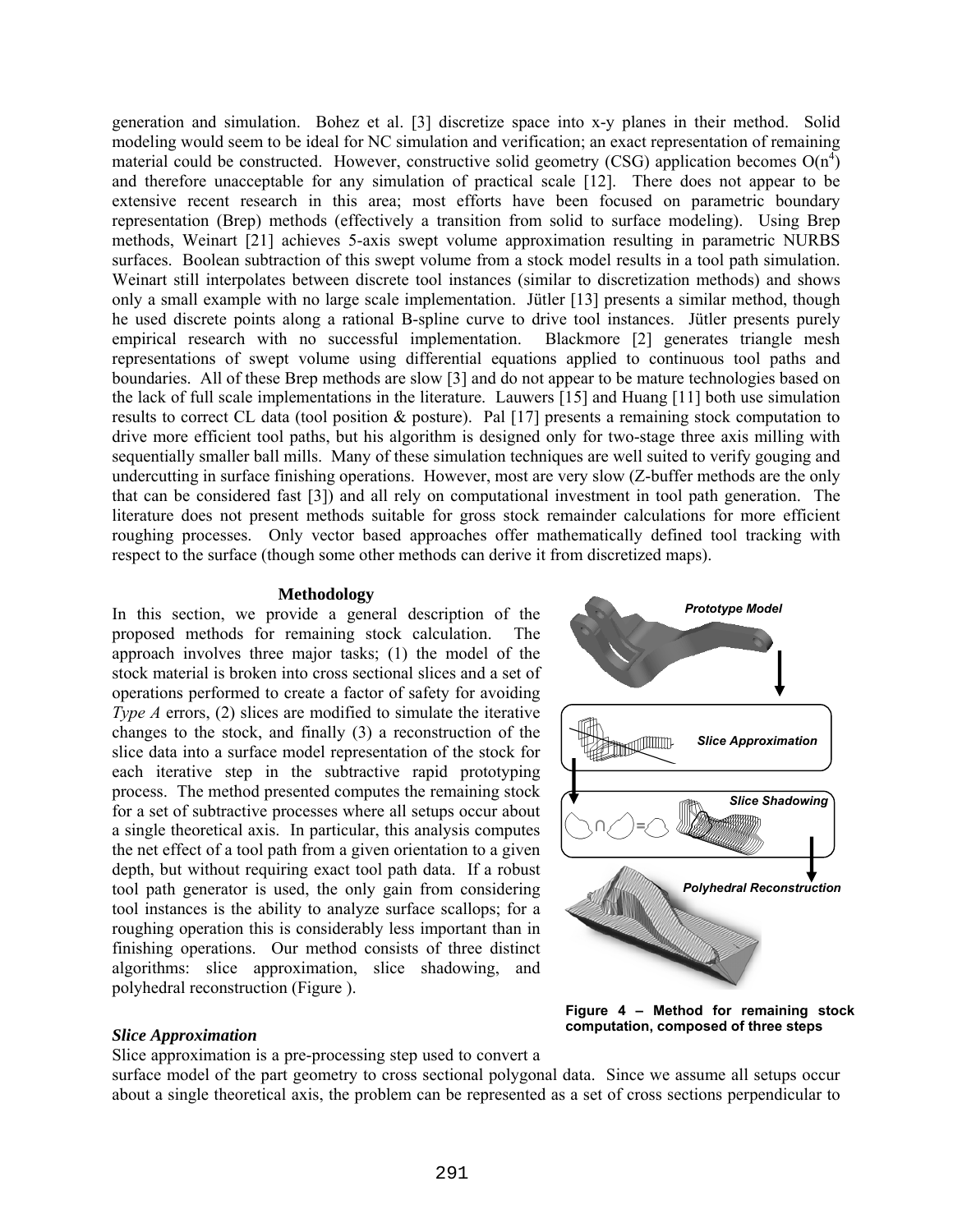and along that axis. This provides the distinct advantage of reducing the overall problem to independent analyses of two-dimensional data from a three dimensional model.

However, the preprocessing involves more than simply slicing the model. Subsequent algorithms in the method use a visibility based shadow to approximate remaining stock, so the slices must account for the difference between *visible* and *accessible* regions. If a visibility approach is used on the exact cross section of the part, Type A error will occur for all but the simplest geometries (remaining stock will be underestimated). To avoid this, the cross sectional data must exclude small concave features (i.e. holes and slots) that a tool of specific finite diameter may not be able to access. The approach to counter visibility underestimation is twofold: cross sections are (1) reduced to their own convex hull polygons and (2) redefined as the union of all slices within one tool radius along the axis of rotation. The first measure has the effect of closing concave geometry that is radial relative to the axis of rotation, while the second measure closes concave geometry along the axis. As the final step of slice approximation, the resulting cross sections can be offset in order to approximately account for scallop effects. Since specific tool instances are assumed unknown, the location of scallops is likewise unknown. To this point, offsetting the polygonal cross sections allows compensation for possible scallops and for any amount of intentional under-cutting (e.g. leaving some set amount of material for finishing operations). The net effect of the slice approximation steps described above is shown in Figure 5 with a reconstructed model. In particular,

note that the small holes and slots inaccessible by a roughing tool have been eliminated; however, thick features have been slightly over approximated (Type B error). This reduction in accuracy is the cost of using a robust form of visibility analysis during slice alteration; however, it provides a critical degree of safety to ensure tool collisions will not occur.



**Figure 5 – Example component along axis of rotation, (a) original model and (b) reconstruction of approximating slices showing elimination of inaccessible holes and slots** 

The methodology begins with an STL model of a part and fixturing geometry (representing the space set in which no machining should take place) is sliced into sets of contours using existing slicing methods. For multiple setup processes, the cross sectional slice planes are set normal to the axis of rotation. For this work, we will define  $\mathbb{C}$ :  $\{C_1, C_2, ..., C_n\}$  as the component data set  $\mathbb{C}$  of *n* slices, each denoted  $C_i$ , where *l* is the total length of component along rotational axis, *d* is the distance between slices and *r* is the tool radius. Since this methodology is later used to drive tool path planning, it must never have *Type A*

error so that collisions do not occur; equivalently, the amount of remaining stock must never be underestimated. To maintain a lightweight model and avoid the computational complexity associated with collision or machinability algorithms, two steps are taken to further process the slices and avoid underestimating material removal in visible regions that a tool could not actually reach. First, each cross section is reduced to its own convex hull  $(C_i=ConvexHull(C_i)$ ;  $i=1...n$  as shown in Figure 6. This step has the effect of eliminating slots or other internal geometry radial with respect to the axis of rotation (any given convex hull is completely visible and accessible by any convex 2D tool silhouette). Second, each slice is redefined as the union of itself and all slices within one tool radii;  $(C_i = (C_{i-(r/d)})$  U *(...)* U *(C<sub>i</sub>*) U *(…)* U *(C<sub>i+(r/d)</sub>*); *i*=1…*n*), as shown in Figure 7.



**Figure 6 – Each slice (a) is represented as (b) its convex hull polygon** 



**Figure 7 – Each slice in (a) is redefined as the union of slices within one tool radius of the slice (as shown in image b for the bold slice in image a)**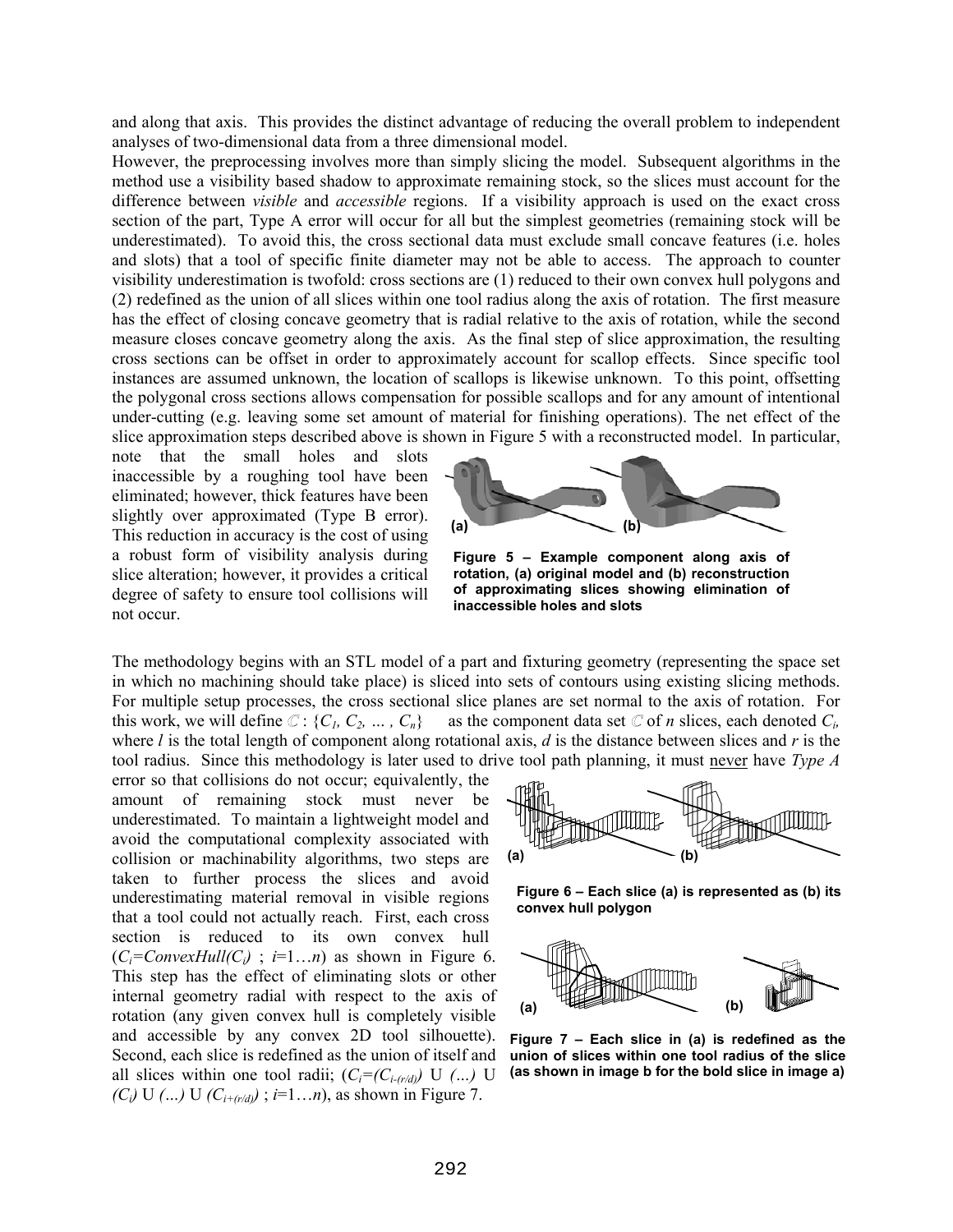This second step offsets all possible collision surfaces by one tool radius and closes small gaps and slots along the axis of rotation. Both of these steps contribute Type B error, where the remaining stock is overestimated, though not detrimentally so as discussed in the implementation section. In addition to the part geometry, slices must also be created to represent initial stock geometry. Slices can be generated automatically to represent homogenous stock material (bar or prismatic stock), or a model of the beginning stock can be sliced to create cross-sections. Regardless, the beginning stock is assumed to be of convex cross section along the axis of rotation, where we define:  $\mathcal{S}: \{S_1, S_2, \ldots, S_n\}$ , the stock data set  $\mathcal S$  of *n* slices, each denoted  $S_i$ . It should be noted that for stock material that is homogenous along the axis of rotation (i.e. bar or round stock), all  $S_i$  in  $\mathcal S$  are equivalent.

#### *Slice Shadowing*

Slice shadowing, the second of three steps, is central to the remaining stock analysis. After the model has been represented as a set of cross sections, each cross section is independently modified with a unique 'limited visibility shadow'. Unlike infinite visibility from a given orientation, we explicitly define a finite visibility range to emulate the finite cutting depth common to subtractive processes such as machining. This shadow is readily defined by Boolean operations between the part cross sections and initial stock cross sections. The algorithm is generalized to allow multiple 'cuts' to different depths from different orientations.

Once the component has been approximated as a series of slices,  $C$ , the effect of cutting is simulated on each slice *Ci* independently. For this simulation, we note that the remaining stock will be equivalent to the union of the stock material (cut to a certain depth), the component, and the visibility shadow of the component (where the tool could not reach). Recall that measures were taken during 'Slice Approximation' to account for the difference between visibility and accessibility analysis. For the purposes of detailed discussion, we further define *m* as the number of cutting orientations,  $\alpha$ :  $\{a_1, a_2, ...$ , $\alpha_m$ <sup>*f*</sup>, the set of cutting angles,  $\delta$ : {  $\delta$ <sub>*i*</sub>,  $\delta$ <sub>2</sub>, ...,  $\delta_m$ <sup>*f*</sup>, the set of cutting depths, relative to axis of rotation viewed from angles  $\mathfrak{a}_i$  *A<sub>l</sub>* : { $A_{l,i}$ ,  $A_{2,i}$ , ...,  $A_{n,i}$ }, the set of *n* intermediate slices, representing the visibility shadow from angle  $\alpha_j$ ,  $\mathcal{B}_j$ :  $\{B_{l,j}, B_{2,j}, \ldots, B_{n,j}\}$ , the set of *n* intermediate slices, representing stock material (without component or shadow) from angle  $\alpha_j$  to depth  $\delta_j$ ,  $\mathbb{R}_j$ :  $\{R_{1,j}, R_{2,j}, ..., R_{n,j}\}$ , the set of *n* slices representing effect of a single cut from angle  $\alpha_j$  to depth  $\delta_j$  and finally  $\mathbb{Res} \mathcal{C}_j$ : {ReSt<sub>1,j</sub>, ReSt<sub>2,j</sub>, ..., ReSt<sub>n,j</sub>}, the set of *n* slices, representing effect of cumulative cuts from 1 … *j*. With the final goal of achieving slice set  $\mathbb{R} \otimes \mathbb{S} \mathbb{I}_j$ , sets  $A_j$ ,  $B_j$ , and  $\mathbb{R}_j$  are computed. Each is presented below:

Slice set  $A_i$  (Figure 8) represents a visibility shadow from angle  $\alpha_i$  cast onto set  $\mathbb{C}$ . Because each  $C_i$  is a known polygon, a visibility shadow can be easily determined by finding points in  $C_i$  tangent to  $\alpha_i$ . To find these points, some vector in the direction of  $\alpha_i$  is determined. Then, the cross product between this vector and each



Figure 8 -  $\mathbb{A}_j$  is the set of slices  $A_{i,j}$  representing a visibility shadow of  $\vec{C}_i$  at angle  $\alpha_i$  trimmed to stock cross-section  $S_i$ 

segment (span between polygon vertices  $p_k$  and  $p_{k+1}$ ) in the cross section is found; if the sign of this cross product changes between two segments, their shared endpoint is tangent to α*j*. In the case presented, the polygonal cross section is known to be convex, thus, there are exactly two points tangent to any given direction vector. Two new vertices,  $p_{u,j}$  and  $p_{v,j}$ , can be added to the polygon point set at some arbitrarily large distance in the direction of  $\alpha_j$  from tangency points  $p_u$  and  $p_v$ ). Treating the polygon vertices as a point cloud and recomputing the convex hull yields a 'shadow' contour to some finite distance (the general case of non-convex polygons would require a simple modification to detect the intersection of the shadow ray and other polygon segments). Finally, this 'shadow' is trimmed to the stock cross section via intersection and the result is stored as *Ai,j*.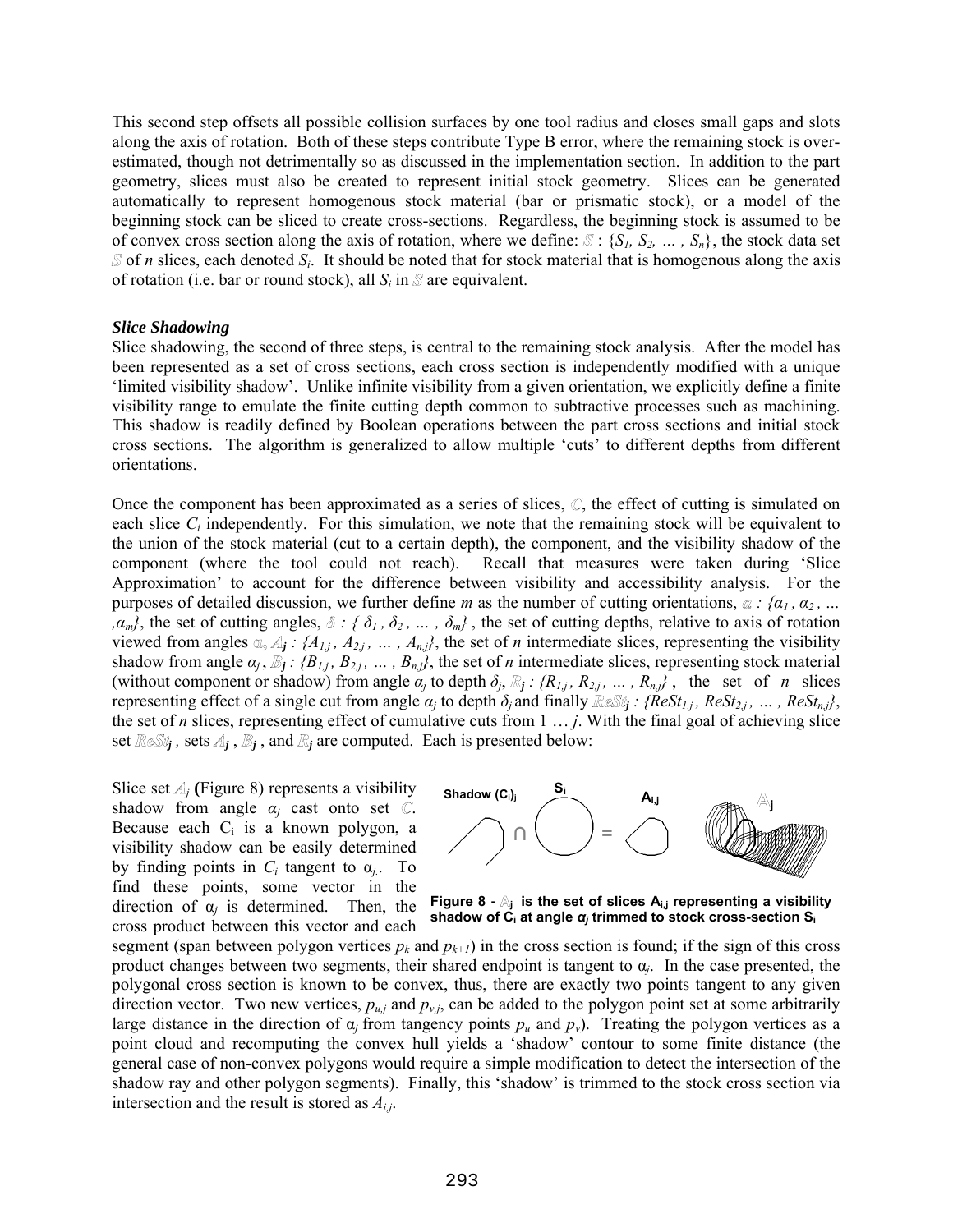Next, slice set  $\mathbb{B}_i$  (Figure 9) represents the effect on stock material of a cut from angle  $\alpha_i$  to depth  $\delta_i$ , assuming for now that no component geometry restricts tool access (we are only considering stock cutting for  $\mathbb{B}_i$ ). First, an arbitrarily large polygon is created to represent the halfspace not accessible by a tool at depth  $\delta_i$  at angle  $\alpha_i$ . In practice, this is done by forming a sufficiently large square



Figure 9 -  $\mathbb{B}_i$  is the set of slices B<sub>i,j</sub> composed of stock material **unreachable from angle** *αj* **to depth** *δj* **, computed by trimming the unreachable 'halfspace' to the stock cross-section** 

centered on the origin, translating this square polygon so that the top segment is at depth  $\delta$ *j*, and rotating the polygon by angle  $\alpha_j$  about the origin. Then, each  $B_{i,j}$  can be computed by trimming, via intersection, the stock cross section (*Si*) to the appropriate 'half-space' polygon. In the special case that the stock is uniform along the slicing (cross sectional) axis, all  $B_{i,j}$  are equivalent for each cut *j* and only one  $B_{i,j}$  need be computed.

The union of respective slices in  $A_j$  and  $B_j$  yields  $\mathbb{R}_i$ , (Figure 10) representing the net effect of a single cut from angle  $\alpha_i$  to depth  $\delta_i$ . Without formal proof, we assert that this represents the remaining stock assuming that a tool path is used that has no gouge (removing too much material) or undercut (failing to remove all desired material) motion.





Finally, to evaluate the cumulative effect of cutting operations, the set *ReS*<sup> $\alpha$ </sup> is computed. In the natural sense, one would use each  $\mathbb{R}_i$  as the beginning stock material for computing the effect of cut  $j+1$ .

However, this makes computations dependent on each other; it would be more appropriate to compute each  $\mathbb{R}e\mathbb{S}t_i$  in terms of the preceding  $\mathbb{R}_1$  $\ldots$   $\mathbb{R}_i$  such that all  $\mathbb{R}_i$  can be computed independently for large scale simulations. Thus, the cumulative effect of cuts  $(R \& \mathcal{S} \& \mathcal{U})$ , (Figure 11) is computed as the cumulative intersection of single-cut effects  $(R_i)$ , allowing independent calculation of single-cut effects regardless of operation order.



**Figure 11 – Each ReSt<sub>i,j</sub> in**  $\mathbb{R} \otimes \mathbb{S}_{l+1}$  **is computed as the cumulative intersection of preceding single-cut effects Ri,j, allowing independent computation of Ri,j**

## *Polyhedral Reconstruction*

The resulting contours from the shadowing operation compose a rich data set, though not portable in any widely accepted format. Hence, the third and final step is a polyhedral reconstruction of the stock geometry from the modified slice data, which converts the data to a common format (STL model) for graphics rendering and use in CAD/CAM packages. Polyhedral reconstruction from polygonal cross sections is a relatively well known problem, and in this work we created our own methods unique to this application. Our approach addressed the three primary problems of reconstruction: *correspondence*, *branching*, and *tiling* [1]. However, for brevity we will not include a description of these methods. The primary focus of this paper was the remaining stock calculations, enabled by slice approximation and slice shadowing methods described above.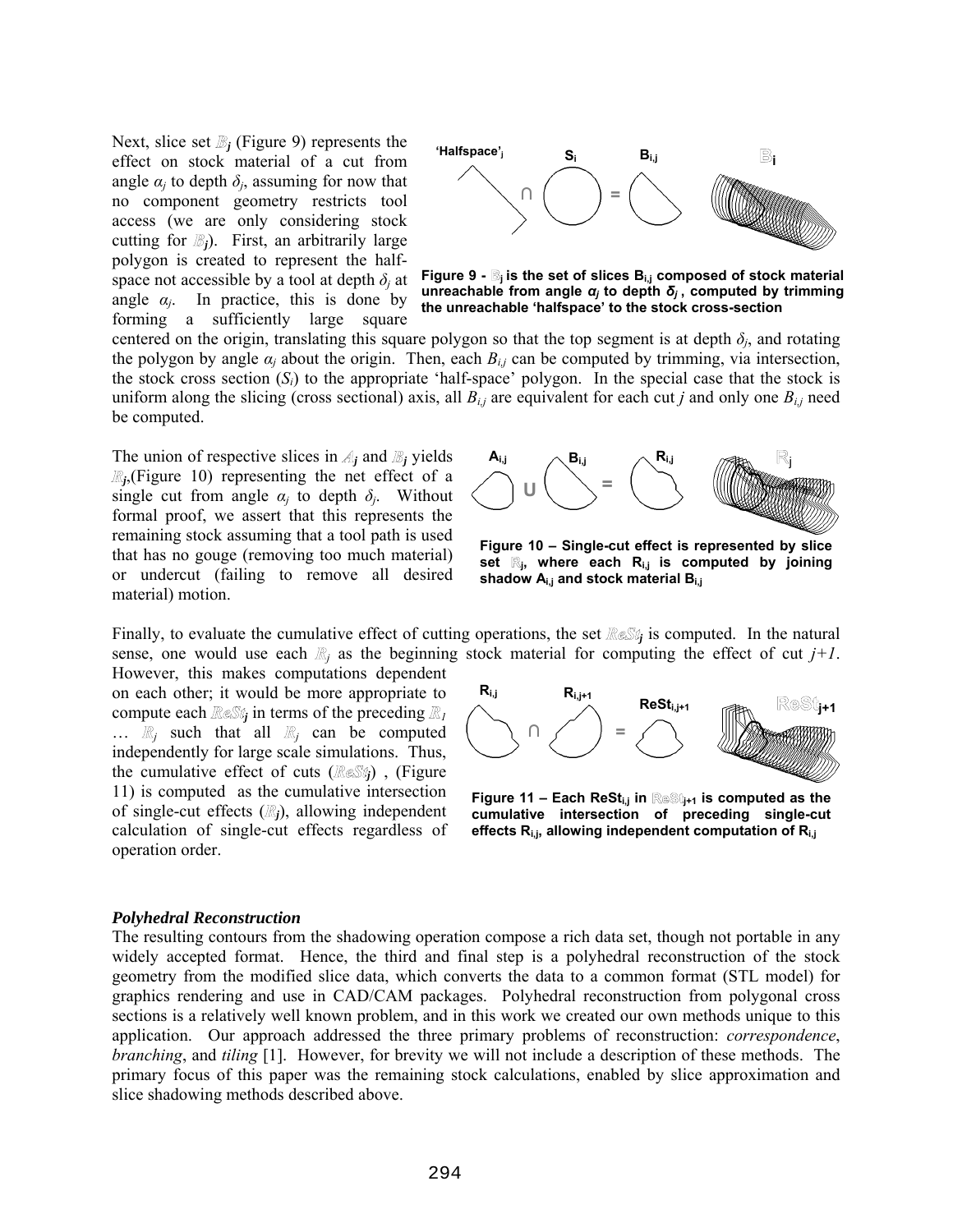#### **Implementation**

The algorithms presented above have been implemented in software and utilized in the laboratory for four-axis subtractive rapid prototyping (CNC-RP). These algorithms are ideally suited for this system because they provide a robust, reliable estimation of remaining stock. In the CNC-RP process, it is more important to achieve safe and effective results for first-pass success in low volume applications than it is to optimize tool paths at a high level (the expectation is that only one, or very few parts are desired). This remaining stock calculation serves exactly that purpose: while the stock is overestimated in certain situations, it is done so to ensure the integrity of results and eliminate collisions between the tool and underestimated stock material while the machine is allowed to run unattended. To illustrate the results typical in the CNC-RP implementation, reconstructed models for a single component machined in seven setups are illustrated in Figure 1.



**Figure 12 – Remaining stock approximations for the example component from seven setup orientations**

The efficiency gains from this implementation have been very significant. While a variety of factors may influence tool path inefficiency, one of the largest contributors is adopting a naïve and overly conservative remaining stock assumption. Overall tool path length has been observed to decrease as much as 65% when utilizing this new remaining stock analysis during tool path generation.

Improved efficiencies are presented for two sample parts (Table 1). Each was assumed to be machined from three inch diameter bar stock with sacrificial supports (consistent with the CNC-RP implementation) using a 0.5 inch flat end mill, 0.04 inch step down, and 75% step over. In laboratory testing, the tool was previously observed performing redundant 'air' cutting, but with the remaining stock implementation it remains engaged in the material during nearly the entire roughing routine. Numerous laboratory tests on a variety of geometries have not revealed any cases of *Type A* error (failure mode of collision with underestimated remaining stock).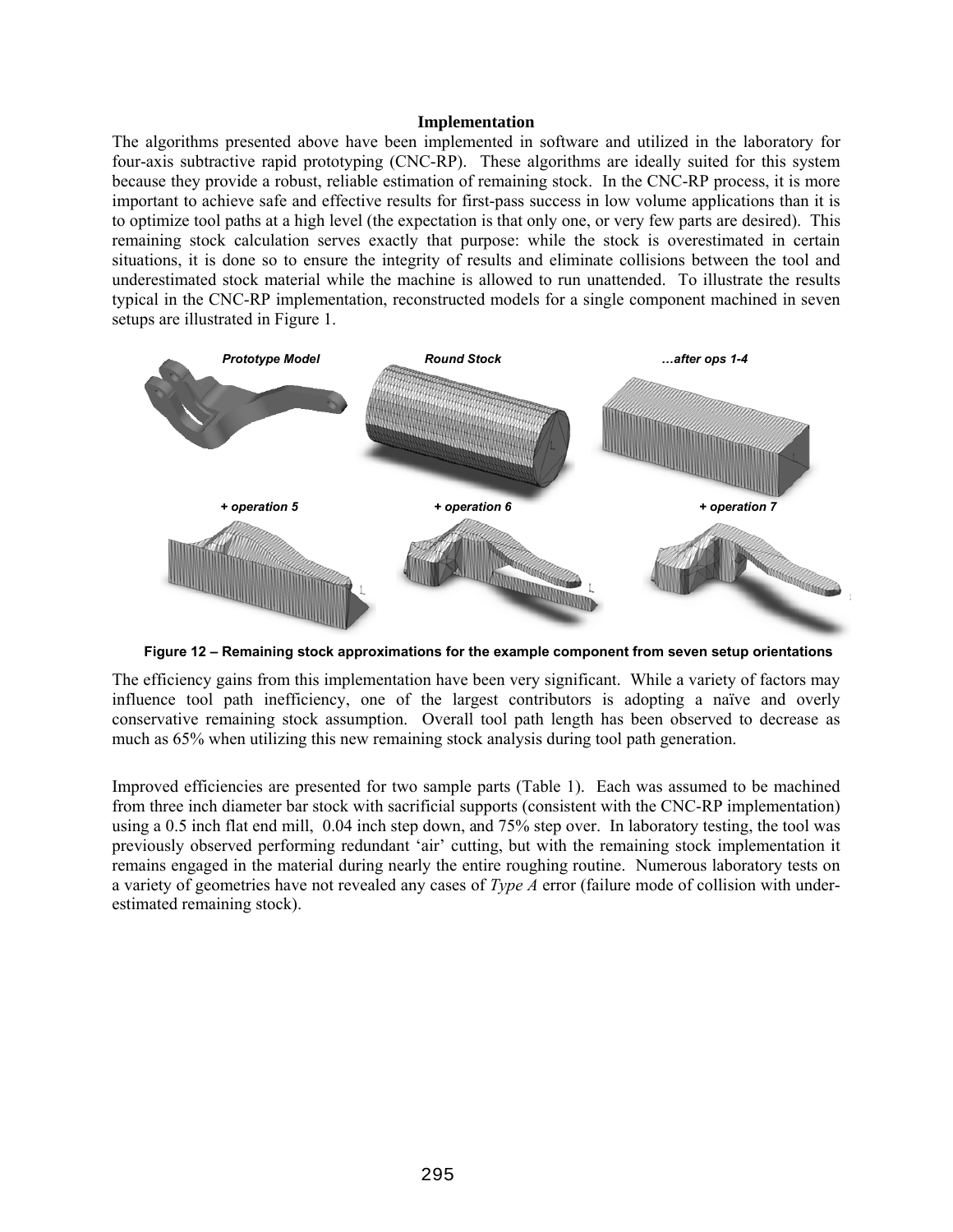| <b>CAD</b><br><b>Model</b> | Reconstructed<br><b>Remaining Stock</b><br><b>Model</b> | <b>Total</b><br><b>Setups</b> | <b>Tool Path</b><br>Length<br><b>Reduction</b> | Computation<br>Time<br>(3 GHz CPU) |
|----------------------------|---------------------------------------------------------|-------------------------------|------------------------------------------------|------------------------------------|
|                            |                                                         | 9                             | 53%                                            | 640<br>milliseconds                |
|                            |                                                         | 8                             | 64%                                            | 640<br>milliseconds                |

# **Table 1 – Results (coupling with multi-axis tool path generation) for two example geometries**

# **Limitations and Future Work**

This work is limited primarily by the assumption that setups must be about a single axis. However, in practice, it is observed that most geometries can be achieved in this manner (from machinery components to free-form biologic shapes such as human bones). This fact may be due to the motivation behind design for manufacturing to reduce setups for industrial components. Using visibility software in the lab, the authors have found few bones of the human anatomy (i.e. the entire skull and pelvis) that cannot be manufacturing about one axis of rotation. The steps taken during slice preprocessing to avoid underestimating the remaining material (approximation as a convex hull) cause slight overestimation in many cases. This constraint could be relaxed if a machinability algorithm was incorporated and a more robust correspondence algorithm implemented for polyhedral reconstruction. While this would result in a more exact approximation, the machinability algorithm would substantially increase computation time. As a final limitation, the method presented does not convey scallop effects or surface finish in the remaining stock estimation. However, the method presented is not intended to replace conventional verification and simulation techniques for finishing operations; rather, its strength is in advanced, efficient process planning.

Jerard [12] proposes a framework for automated NC code generation via an iterative process between setup orientations, setup sequencing, tool path generation, and tool path verification. With the algorithms we present, setup orientation and sequencing can be improved *without* iteration between computationally expensive tool path generation and verification algorithms. The robust and simple nature of this algorithm lends itself to future simulation or optimization techniques for determining optimal setup strategies. The Z-buffer method was the fastest pre-existing simulation method [3]; Huang and Oliver [11] cite a computation speed of 68.8 instances / second for a three-axis roughing routine (analogous to the operations analyzed here). Even at this rate, the tool path for the example part would have taken several minutes to simulate (for 9069 linear inches of feed move in the example component's NC program), even at modern computing speeds. However, by evaluating the net effect of the tool path rather than each individual move, our method requires only 0.6 seconds to simulate nine different operations from different setup orientations (considering the example part on a 3 GHz CPU). Because the net effect of a tool path requires only milliseconds to calculate, this algorithm is appropriate for application to optimization techniques.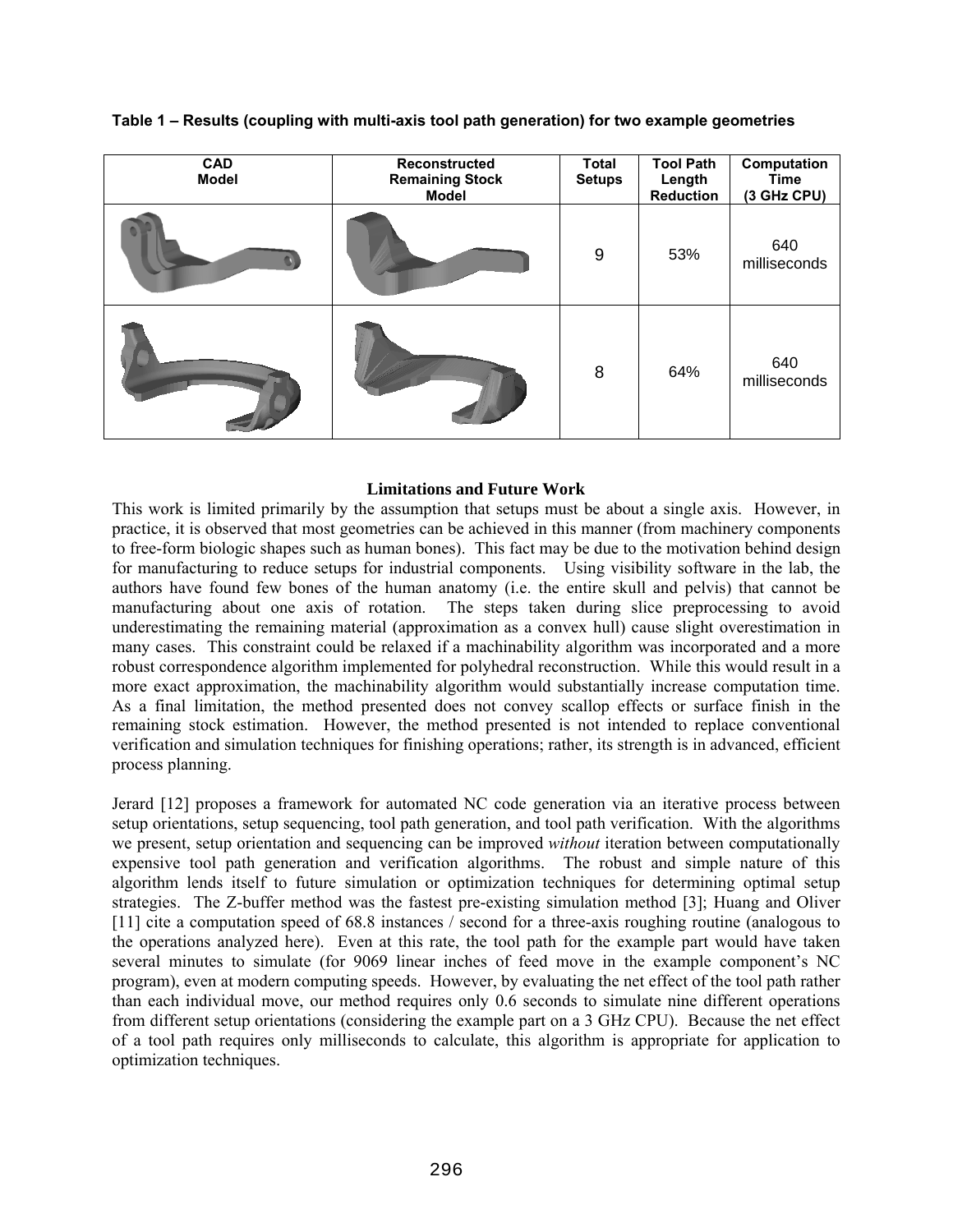One such application for focus of future work is for the detection of thin material conditions. If operations are not sequenced optimally, machining from opposing setup angles (at or near 180°) can form thin webs or thin strings (Figure 13). These conditions can be readily detected by our algorithm at the slice level.



**Figure 13 – Examples of thin webs and strings emerging from the multi sided machining of a human femur from round stock** 

The method presented can also be applied to design analysis. The shadow method can be used to augment visibility algorithms. While visibility and accessibility algorithms investigate the invisible / inaccessible surface area of a component, our new method can be used to evaluate inaccessible *volume* from a given set of angles. One possible application would be evaluating the amount of material that must be added to regions of a component to make molding or forging possible from a minimal number of molds. Another future application is to simulate wire EDM processes since, in fact, wire EDM cannot readily create concave geometry and it is very nearly a line of sight accessible process (for small wire diameters). Thus, the assumptions made for the current algorithm would map directly to a wire EDM process.

#### **Conclusions**

This work presented a new method for gross analysis of subtractive processes in multiple setup environments. As opposed to existing methods, focusing on single setup (albeit multi-axis) surface finishing verification, our method provides a robust and efficient means of evaluating subtractive processes. Specific results of interest are a new limited visibility shadowing algorithm and efficient analysis of subtractive processes independent of specific tool paths. The limited visibility shadowing algorithm can be applied to a variety of other situations. Other visibility analyses evaluate surface visibility, and a set cover problem can be formulated to solve for optimal setup angles. Using this algorithm, the problem could be formulated differently to achieve the maximum *accessible volume* in a set cover problem rather than maximum accessible surface area. Moreover, the extremely fast nature of this algorithm lends itself to iterative optimization approaches; which has significant implications to improved process planning. If an objective function can be formulated that uses metrics to identify advantageous or detrimental characteristics of process progress, the millisecond time scale of our algorithms will allow many iterations through setups to identify (at least locally) optimal setup sequences. This could be specifically advantageous in 4-axis SRP, if the desired prototype has complex geometry that will require numerous arbitrary setup orientations about the axis of rotation.

## **Acknowledgment**

Financial support was provided by grants from the National Institutes of Health (AR48939 and AR55533) and Deere and Company (Account 400-60-41).

## **References**

- [1] Bajaj, C., E. Coyle, and K.-N. Lin. "Arbitrary Topology Shape Reconstruction from Planar Cross Sections", *Graphical Models and Image Processing*, v58 n6 November 1996.
- [2] Blackmore, D., M. C. Leu, and L. P. Wang. "The sweep-envelope differential equation algorithm and its application to NC machining verification", *Computer-Aided Design*, v29 n9 1997.